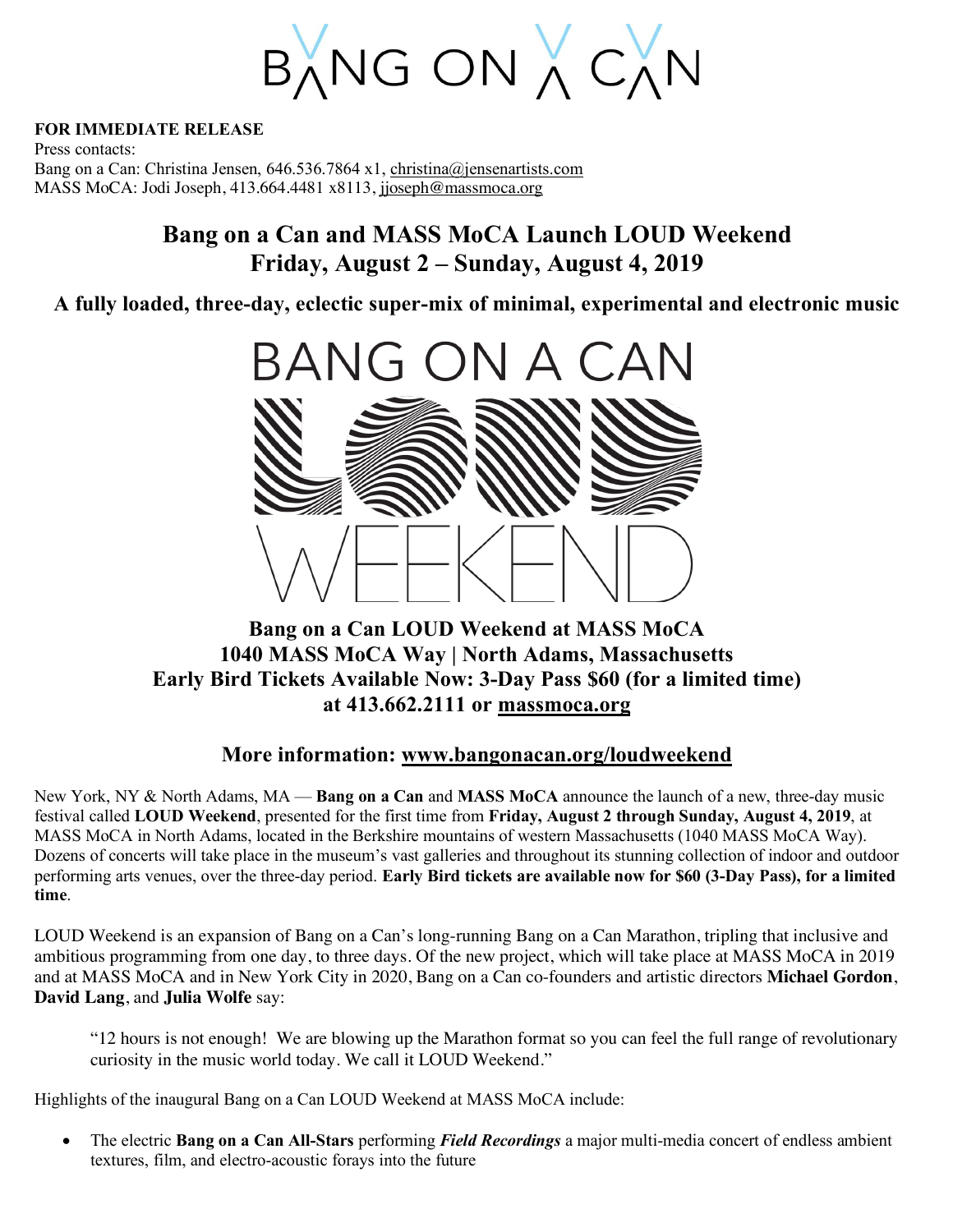- **Ben Frost**'s visceral and maniacal *Music for 6 Guitars* featuring **Ben Frost, Daniel Reimer, Dither Guitar Quartet**, and brass sextet
- The incomparable and outer-planetary **Sun Ra Arkestra**
- *Dracula*, the timeless, classic, original 1931 film brought to life with **Philip Glass**' acclaimed score, featuring **Michael Reisman** of the Philip Glass Ensemble
- **Brian Eno**'s pre-ambient classic *Discreet Music* performed by **Contact**
- A communal, open-to-the-public, all ages and skill levels performance of **Pauline Oliveros'** *Sonic Mediations*
- A hypnotic other-worldly odyssey solo set by electronic multi-instrumentalist and singer **Julianna Barwick**
- The just intonation electric guitar driven Baltimore band **Horse Lords**
- Pioneering composer-singer **Pamela Z**'s unique blend of operatic bel canto and live digital looping
- Composer-singer-instrument inventor **Lesley Flanigan**'s live sonic sculpture
- Special guest composers **Annie Gosfield, Tristan Perich, Brendon Randall-Myers**, plus music by Bang on a Can cofounders **Michael Gordon, David Lang, Julia Wolfe**, and more
- Performances by **Gregg August, Vicky Chow, David Cossin, Mark Stewart, Ken Thomson, Brad Lubman, Nick Photinos, Todd Reynolds, Lauren Radnofsky**, additional solo sets by **Ben Frost**, **Michael Riesman**, and many more

LOUD Weekend at MASS MoCA concludes the 18<sup>th</sup> annual Bang on a Can Summer Music Festival at MASS MoCA, a professional development program led by today's pioneers of experimental music for young composers and performers selected from an international applicant pool, which runs from July 15-August 4, 2019.

#### *Complete LOUD Weekend line-up, schedule, and additional details to be announced in May.*

**About Bang on a Can:** Bang on a Can is dedicated to making music new. Since its first Marathon concert in 1987, Bang on a Can has been creating an international community dedicated to innovative music, wherever it is found. With adventurous programs, it commissions new composers, performs, presents, and records new work, develops new audiences, and educates the musicians of the future. Bang on a Can is building a world in which powerful new musical ideas flow freely across all genres and borders. Bang on a Can plays "a central role in fostering a new kind of audience that doesn't concern itself with boundaries. If music is made with originality and integrity, these listeners will come." (*The New York Times*)

Bang on a Can has grown from a one-day New York-based Marathon concert (on Mother's Day in 1987 in a SoHo art gallery) to a multi-faceted performing arts organization with a broad range of year-round international activities. "When we started Bang on a Can, we never imagined that our 12-hour marathon festival of mostly unknown music would morph into a giant international organization dedicated to the support of experimental music, wherever we would find it," write Bang on a Can Co-Founders Michael Gordon, David Lang and Julia Wolfe. "But it has, and we are so gratified to be still hard at work, all these years later. The reason is really clear to us – we started this organization because we believed that making new music is a utopian act – that people needed to hear this music and they needed to hear it presented in the most persuasive way, with the best players, with the best programs, for the best listeners, in the best context. Our commitment to changing the environment for this music has kept us busy and growing, and we are not done yet."

In addition to **LOUD Weekend**, current projects include **The People's Commissioning Fund**, a membership program to commission emerging composers; the **Bang on a Can All-Stars**, who tour to major festivals and concert venues around the world every year; recording projects; the **Bang on a Can Summer Music Festival at MASS MoCA**, a professional development program for young composers and performers led by today's pioneers of experimental music; **Asphalt Orchestra**, Bang on a Can's extreme street band that offers mobile performances re-contextualizing unusual music; **Found Sound Nation**, a new technology-based musical outreach program now partnering with the State Department of the United States of America to create **OneBeat**, a revolutionary, post-political residency program that uses music to bridge the gulf between young American musicians and young musicians from developing countries; cross-disciplinary collaborations and projects with DJs, visual artists, choreographers, filmmakers and more. Each new program has evolved to answer specific challenges faced by today's musicians, composers and audiences, in order to make innovative music widely accessible and wildly received. Bang on a Can's